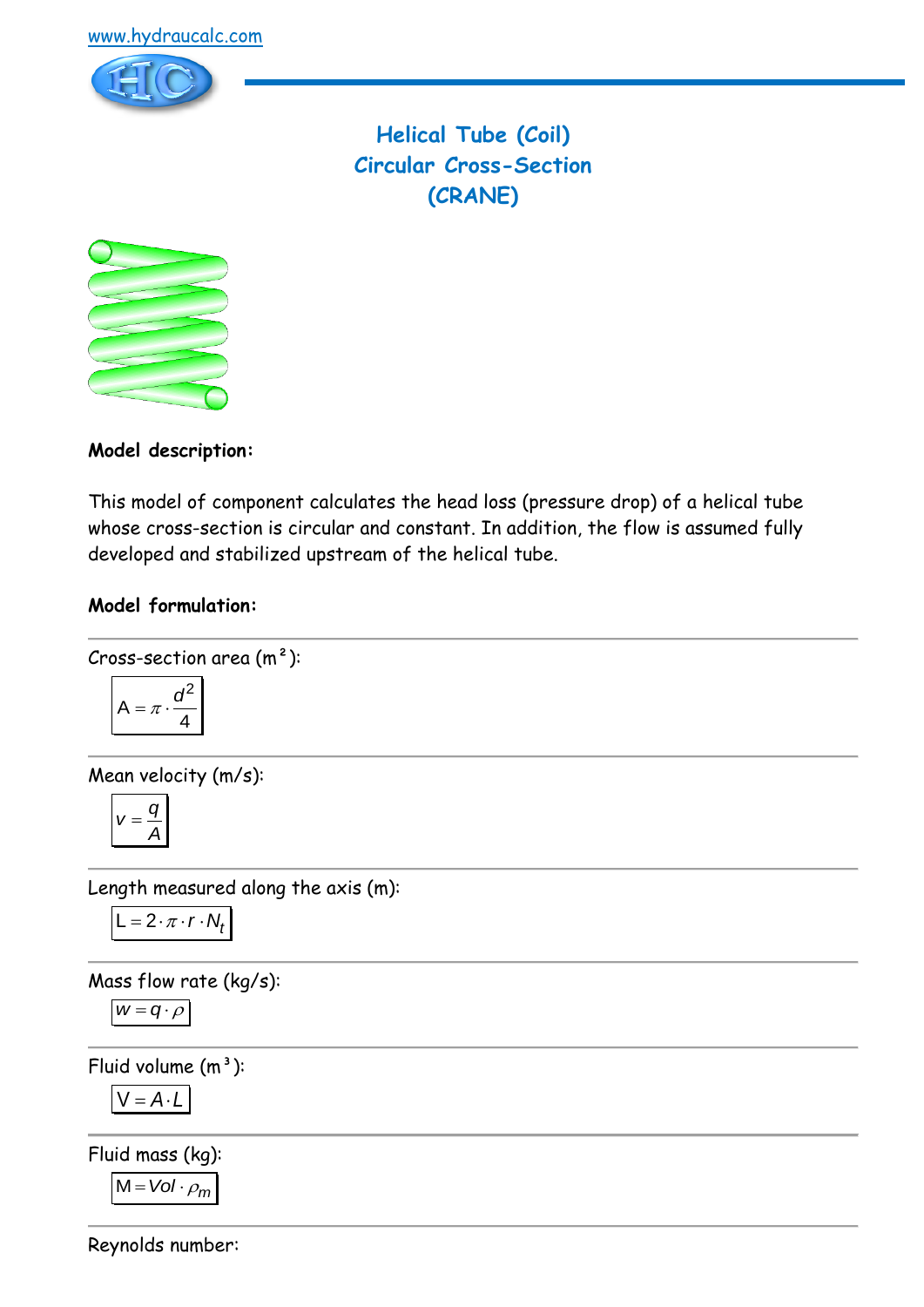$$
\mathsf{Re} = \frac{v \cdot d}{v}
$$

Darcy friction factor:



Resistance coefficient for one 90° smooth bend:

$$
K = f\left(\frac{r}{d}, f_{\tau}\right)
$$

([1] Appendix A-29)

| r/d | K          | K/f <sub>T</sub> |
|-----|------------|------------------|
| 1   | 20 $fT$    | 20               |
| 1.5 | 14 $fT$    | 14               |
| 2   | 12 $fT$    | 12               |
| 3   | 12 $fT$    | 12               |
| 4   | 14 $fT$    | 14               |
| 6   | 17 $f_{T}$ | 17               |
| 8   | 24 $f_{T}$ | 24               |
| 10  | 30 $fT$    | 30               |
| 12  | 34 $fT$    | 34               |
| 14  | 38 $fT$    | 38               |
| 16  | 42 $f_{T}$ | 42               |
| 20  | 50 $fT$    | 50               |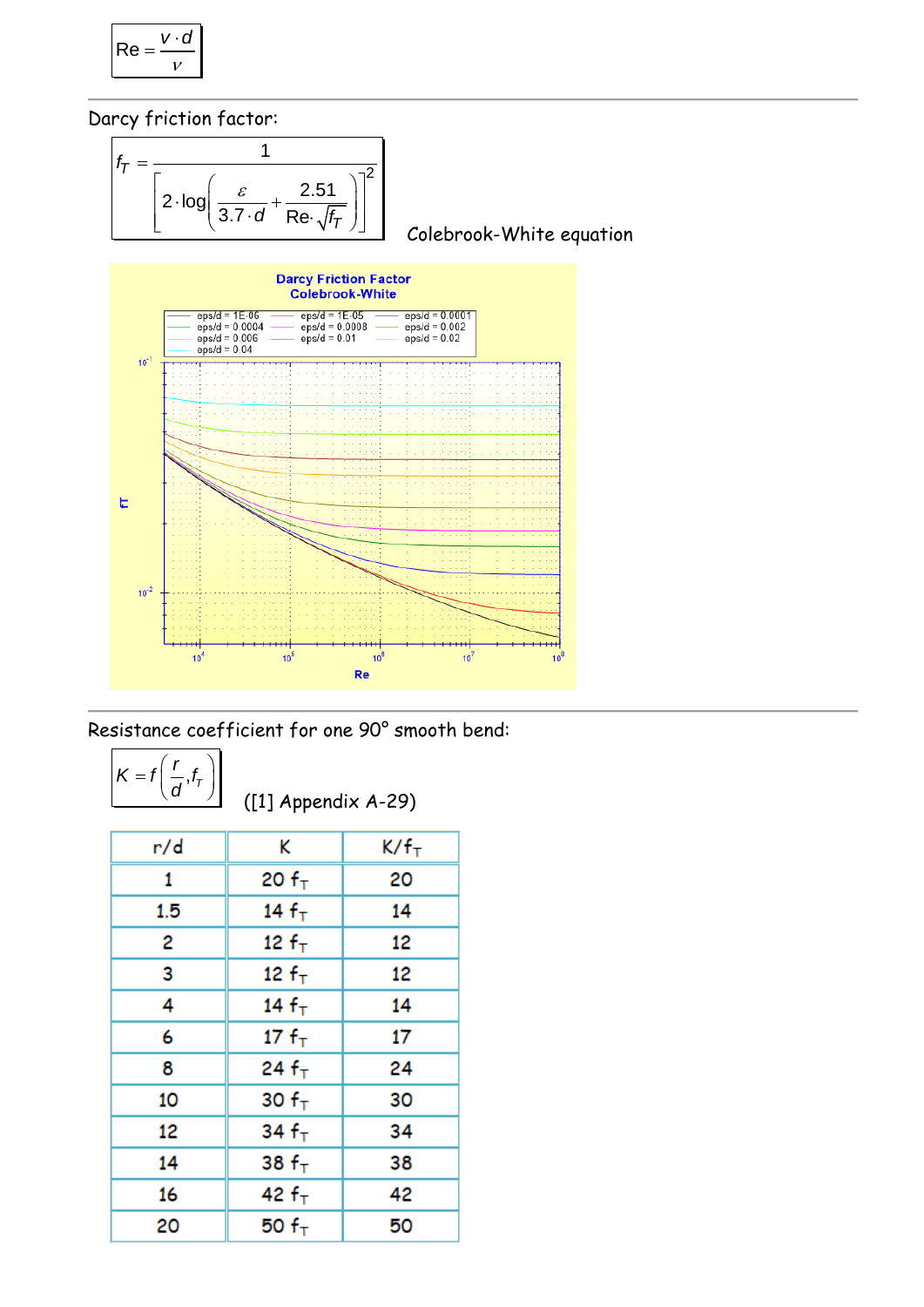

Total pressure loss coefficient (based on mean velocity in helical tube):



Total pressure loss (Pa):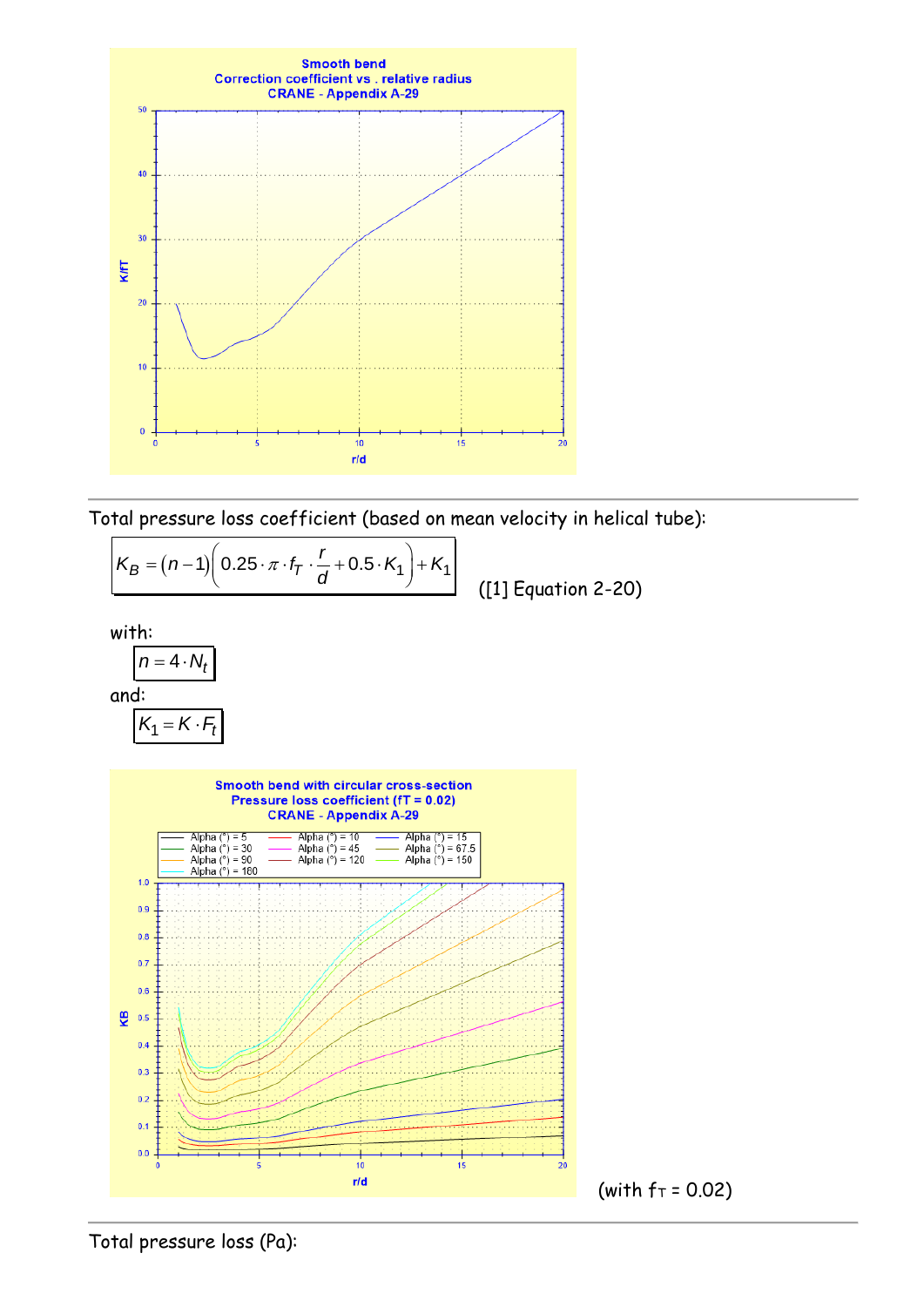$$
\Delta P = K_B \cdot \frac{\rho \cdot v^2}{2}
$$

Total head loss of fluid (m):

$$
\Delta H = K_B \cdot \frac{v^2}{2 \cdot g}
$$

Hydraulic power loss (W):

$$
Wh = \Delta P \cdot q
$$

Straight length of equivalent pressure loss (m):

$$
L_{eq} = K_B \cdot \frac{d}{f_{\tau}}
$$

# **Symbols, Definitions, SI Units:**

- d Internal diameter of the helical tube (m)
- $A$  Cross-section area  $(m<sup>2</sup>)$
- q Volume flow rate  $(m^3/s)$
- v Mean velocity (m/s)
- $N_t$  Number of turns constituting the helical tube ()
- r Radius of curvature (m)
- L Length measured along the axis (m)
- w Mass flow rate (kg/s)
- $V$  Fluid volume  $(m<sup>3</sup>)$
- M Fluid mass (kg)
- Re Reynolds number ()
- $\epsilon$  Absolute roughness of walls  $(m)$
- $f_T$  Darcy friction factor
- n Number of 90 ° bends constituting the helical tube ()
- K<sup>1</sup> Resistance coefficient for one 90° smooth bend ()
- $K_B$  Total pressure loss coefficient (based on mean velocity in helical tube) ()
- $\Delta P$  Total pressure loss (Pa)
- $\Delta H$  Total head loss of fluid (m)
- Wh Hydraulic power loss (W)
- Leq Straight length of equivalent pressure loss (m)
- $\rho$  Fluid density (kg/m<sup>3</sup>)
- $v$  Fluid kinematic viscosity  $(m^2/s)$
- g Gravitational acceleration (m/s²)

## **Validity range:**

- turbulent flow regime (Re  $\geq 10^4$ )
- stabilized flow upstream of the helical tube